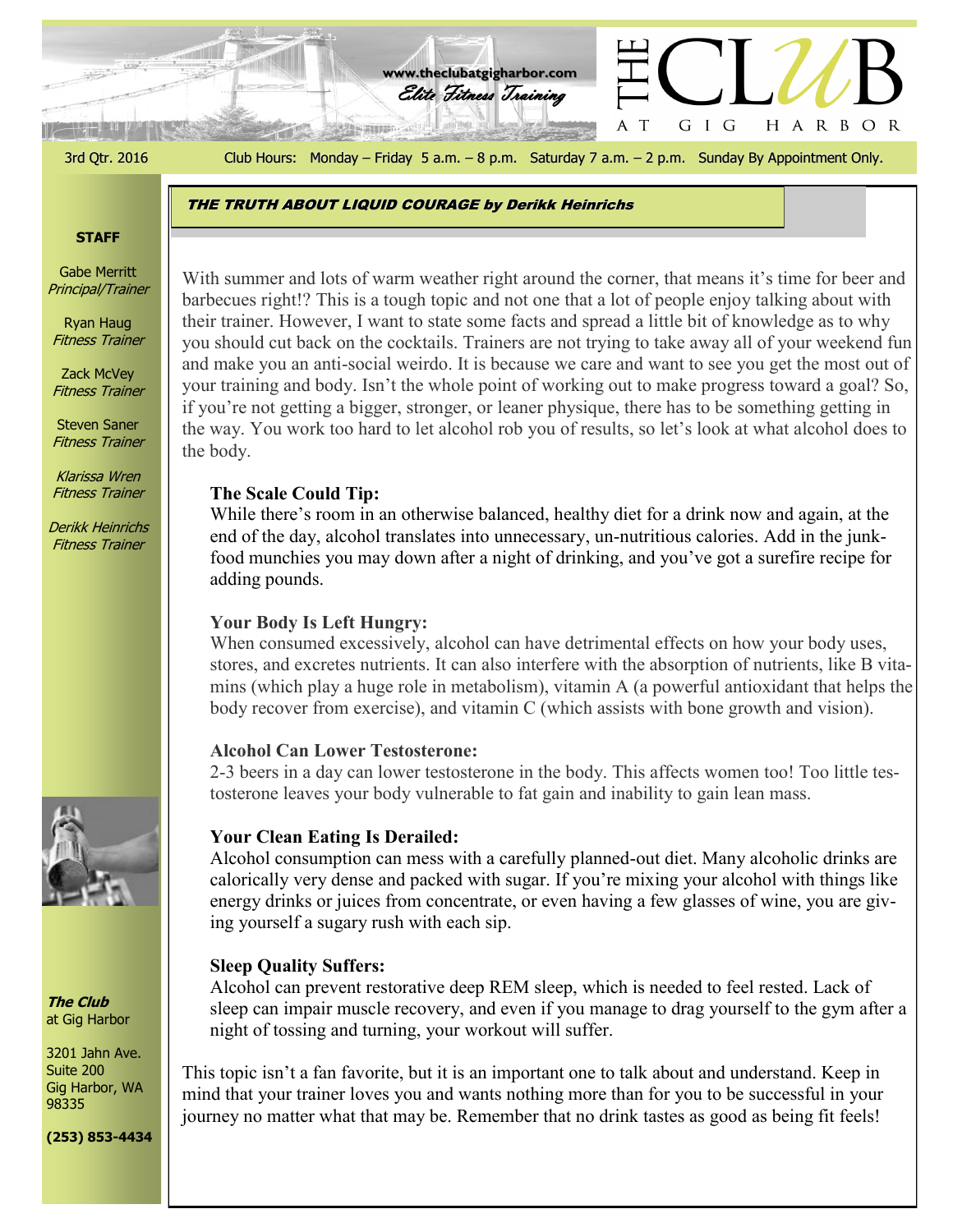**REP TO IMPRESS by Zack McVey** 

In my years as a trainer I have been accused of messing up my counting on more than one occasion, really it happens all the time, I'm just good at covering it up! But, that's beside the point. I would guess that most of our clients who whine about counting don't even realize what it is they are complaining about. I know that you think it just means more hard work, but there is a method to the madness.

Effort is important, but it has to be applied correctly. To optimize your effort in the gym, you need to understand which specific rep range can best help you reach your goals. "Rep" is short for repetition, or the amount of times that you perform an exercise. The amount of reps you perform determines how much time under tension you put your muscle through while moving a certain weight load. Your rep and weight load will help you to better achieve the specific goals you and your trainer have. Here are the basic rules of choosing the right reps per set for your fitness needs!

Build Muscle: If your goal is to build muscle, you will want to stimulate your fast twitch muscle fiber which is more prone to growth with a heavy resistance training load. These fibers fatigue fairly quickly, which is why you can't lift a heavy weight very many times. If you're looking to maximize muscle size, target 8-12 reps per set. That means if you can do only 6-7 reps, the weight is too heavy, reduce it on subsequent sets. If you can easily do more than 12, add weight on your next set so that you're falling in the target range. Usually 1 to 2 minutes of rest is needed between sets.

Strength: When focusing on maximizing your strength, you want to train with even heavier loads, ones you can lift for just 1-6 reps. These very heavy weights provide the stimulus needed to grow stronger. In fact, that's how the biggest powerlifters train. They throw around huge weights but usually for less than 5 reps. Rest periods between sets for main lifts are fairly long, up to 3-5 minutes, so that you can fully recover before performing the next set.

Endurance: Not everyone wants to have bigger bulkier muscles. The classic example is the marathon runner who is geared toward improving muscle stamina. In the gym, that translates into using a lighter load for 15 or more reps.

Low-intensity training is typically considered aerobic exercise, since oxygen plays a key role in energy production. This allows you to maintain your activity level for a longer period of time. This energy process occurs primarily in slow-twitch muscle fibers, so by performing low-intensity, high-repetition training, this makes you more aerobically efficient. This training enhances the muscle's endurance without necessarily increasing the size of the muscle. Rest periods should be kept fairly short, since oxygen intake and lactic-acid removal shouldn't be limiting factors as you exercise.

This brings up an important point: you don't need to train in one rep range all the time. You might start a workout with a heavy compound exercise for 5 sets of 5 reps. To focus on building muscle, you could follow that with a few exercises in the 8-12 range. To finish the workout, you could even tap into your slow-twitch reserves and finish the session with an isolation exercise in the 15-20 range!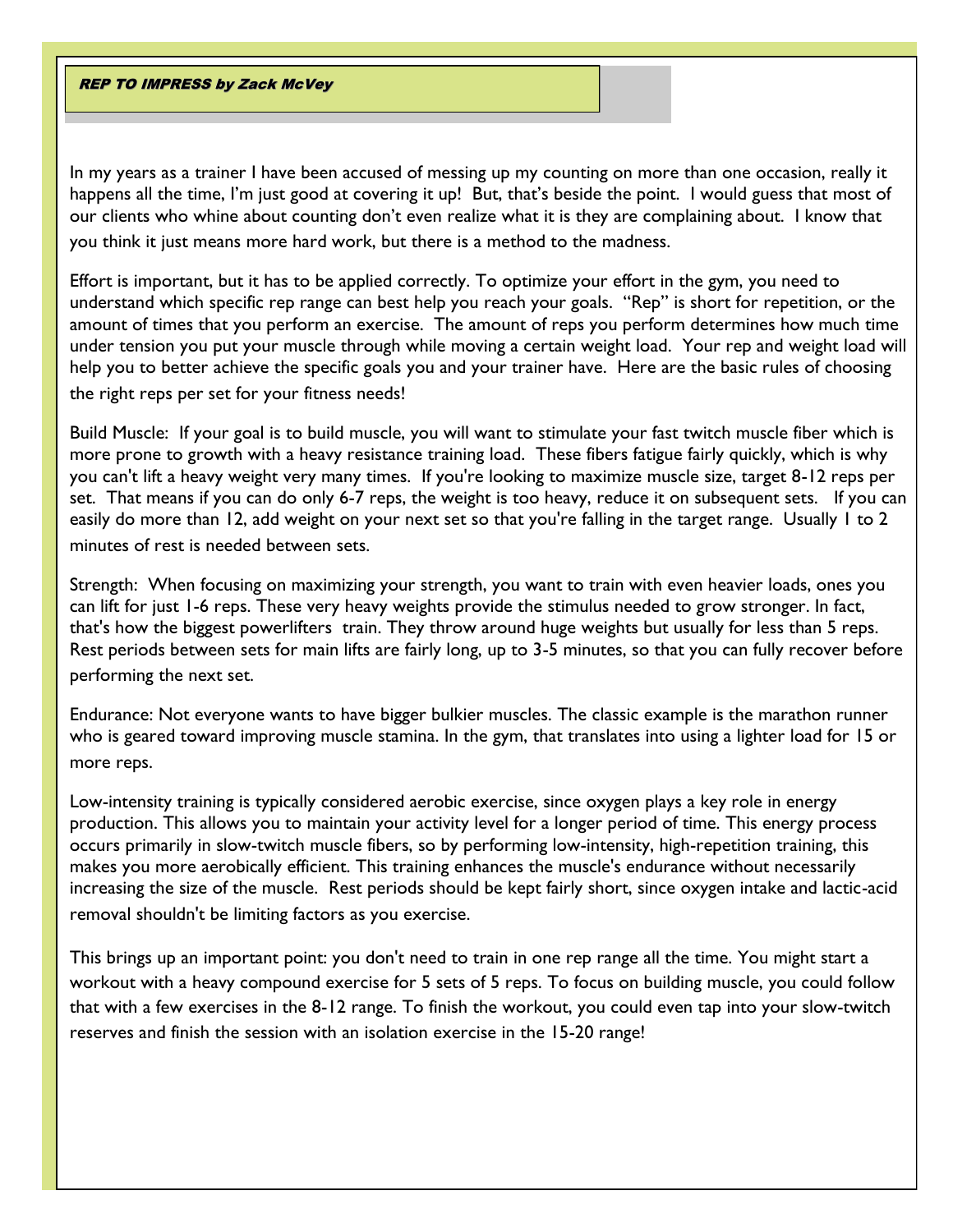TEACHING AN OLD DOG NEW TRICKS by Ryan Haug

This year Russell Wilson is trying something new. He didn't particularly want to, but after speaking with his trainer Ryan Flaherty, he came to the decision that it was the best course of action. Russell thought, "I'm young (he's 27 years old). I still need to get bigger, faster and stronger."

Flaherty agreed, but reminded Wilson that he's getting older by NFL standards (30 years old tends to be the age when players take a severe down turn). The focus should be on injury prevention and stability, while at the same time getting bigger, faster and stronger. So Flaherty suggested a type of training made famous by Dr. Charles Poliquin 20 years ago. Poliquin developed a program called Tempo Training. The basis is to do full range exercises at a much slower tempo (speed), thus exhausting the larger muscles and forcing you to recruit smaller stability muscles which are often neglected and usually associated with injuries. For example: instead of doing a full range of motion exercise such as the bench press at regular speed which would take roughly 4 seconds to complete, you slow your eccentric (negative) and concentric (positive) to 6 seconds each, making the full range exercise last roughly 15 seconds when you add a pause at the bottom and top. A typical set of 10 reps would normally take 40 seconds at standard tempo, while under the slower Tempo Training speed, a set of 10 would last 150 seconds equaling 375% more time under tension. This kind of differential can mean huge gains for both major and stabilizing muscle groups.

After not too long, Wilson agreed. So this brings me to our clients. Many clients start their program at The Club completely deconditioned. Starting with a program such as this may drastically decrease the chance of injury during the infancy of your program. After time it may be advantageous to speed up your tempo as you look to increase weight, then slow back down to work stability at the heavier weight.

The reality is that none of us are getting younger, and we can't and shouldn't train like we did in our 20's. Injury prevention through Tempo Training is something we should all consider. For the past few weeks I have gone back to this type of training for myself and most clients. It is still too soon to make a judgement on the results, but the feedback I have received from my clients has been extremely positive. Ask your trainer how you can incorporate Tempo Training in your program if you're not already doing it.

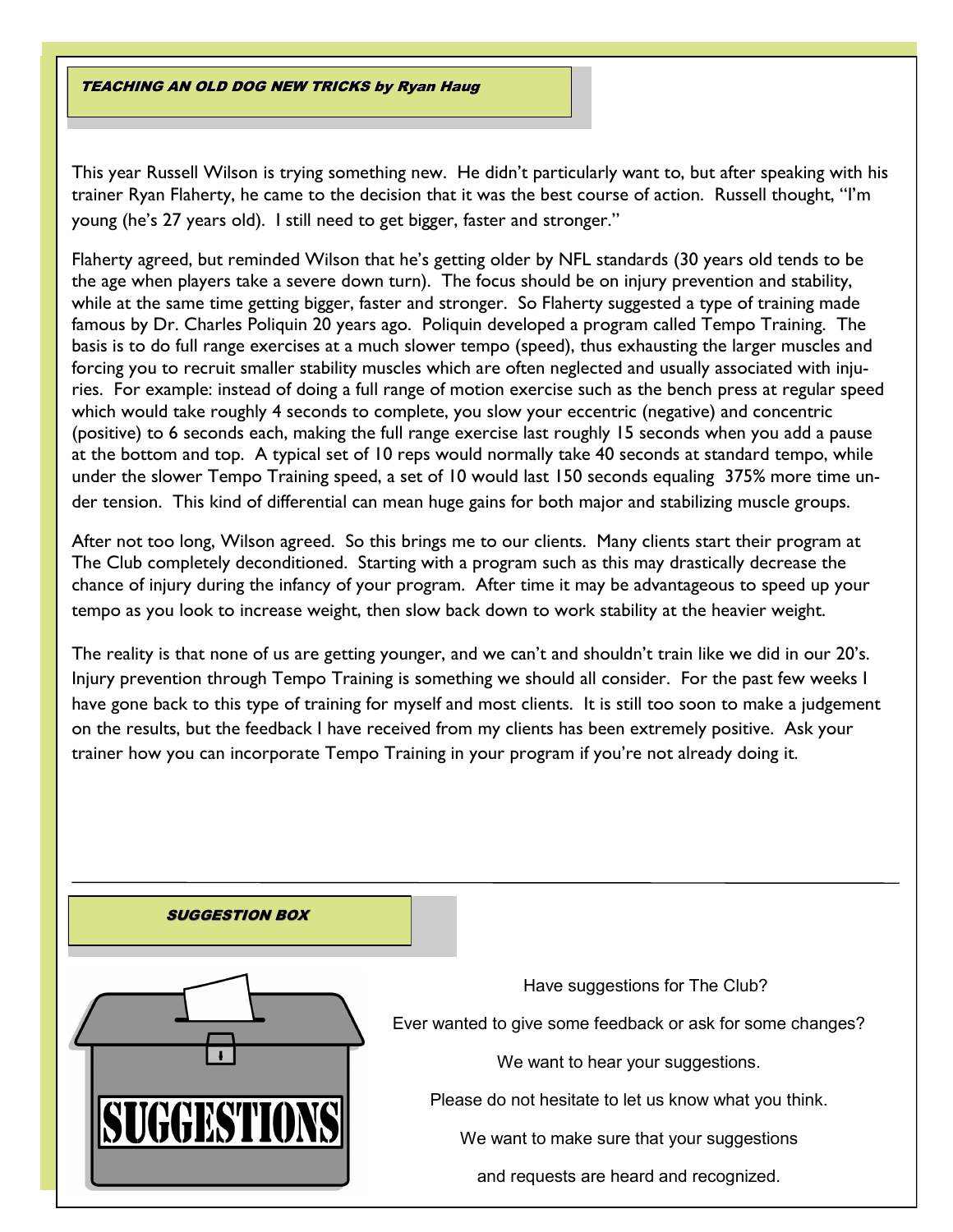### COMMON HEALTH FOODS THAT PACK ON THE POUNDS by Klarissa Wren

When attempting to clean up your diet it is typical to swap out what you have been eating for the similar healthy versions of the same foods. Unfortunately many of the options people gravitate towards to lower sugar and fat intake are actually working against their bodies. Most of the alternative foods on the market may appear healthy, but are in fact what's keeping you hungry, and craving all the foods you are trying to avoid.

**Artificial Sweeteners** Artificial alternatives to sugar might actually be doing the opposite of what one would expect. Many studies have addressed the safety and health benefits of artificial sweeteners and truth be told, there is more proof they aide in weight gain rather than loss. According to a study by Yale University, artificial sweeteners lead to weight gain and a higher daily caloric consumption. Research found that they increase appetite and cravings for sweets as the zero calories leave your body feeling a need go unmet. Also, since they have no actual sugar substance, the signal telling you to stop eating is disrupted, creating a tendency to over eat.

**Hidden Sugars** Sugar goes by many different names but once in your body, it's all treated the same. Even low calorie or heart healthy cereals and protein bars can be loaded with sugars under many different names. Brown rice syrup, corn syrup, coconut sugar, cane invert syrup and malitol syrup are just a few of the common types of sugar health foods often incorporate. Sugary additives can also be hidden in whole wheat, and whole grain products. To be labeled as "whole wheat" takes very little on a health standard. If there is just one whole oat grain in a serving of bread it can be called "whole grain". Don't be fooled by the marketing. Franz, among many other 100% whole wheat breads are also loaded with high fructose corn syrup as one of the first few ingredients.

**Fat-Free Foods** Fat is not only tasty but also home to many essential nutrients. When fat is removed flavor will suffer. This is why non-fat milk will always have more sugar than 2%, sure there are less calories but with that, less nutrients and a supplemental sweet to give flavor. Aside from naturally occurring fats, some foods add a "fake fat" to keep calories low and the health conscious happy. This is often found in potato chips so they can remain, oily looking, tasting and feeling yet magically have no fatty oil on them. They are actually full of a nutrient depleting chemical that runs straight through your digestive tract because your body doesn't recognize it as food. The FDA has approved this fake fat as safe, yet it can still cause bloating, and an uncomfortable stomach as well has been proven to encourage an increase in fat cravings and consumption by those who eat it frequently.

Just because a label implies that something is healthy, it is important to remember a diet composed of whole foods close to their original form is the most efficient way to lose weight and keep it off. Clinging to your healthy versions of bad foods or relying on chemically altered products is not nearly as effective as portion control of a well rounded diet.



### **Join us for BOOTCAMP**

**SATURDAY MORNING 8 a.m. to 9 a.m.**

Why boot camp? Well, at *The Club*, we are always looking at different ways to help you achieve your health and fitness goals. Our workouts will work your entire body, increasing endurance, burning calories, and improving your overall health.

**Boot Camp at** *The Club* **is FREE for everyone, not just members, so bring a friend along for the fun!**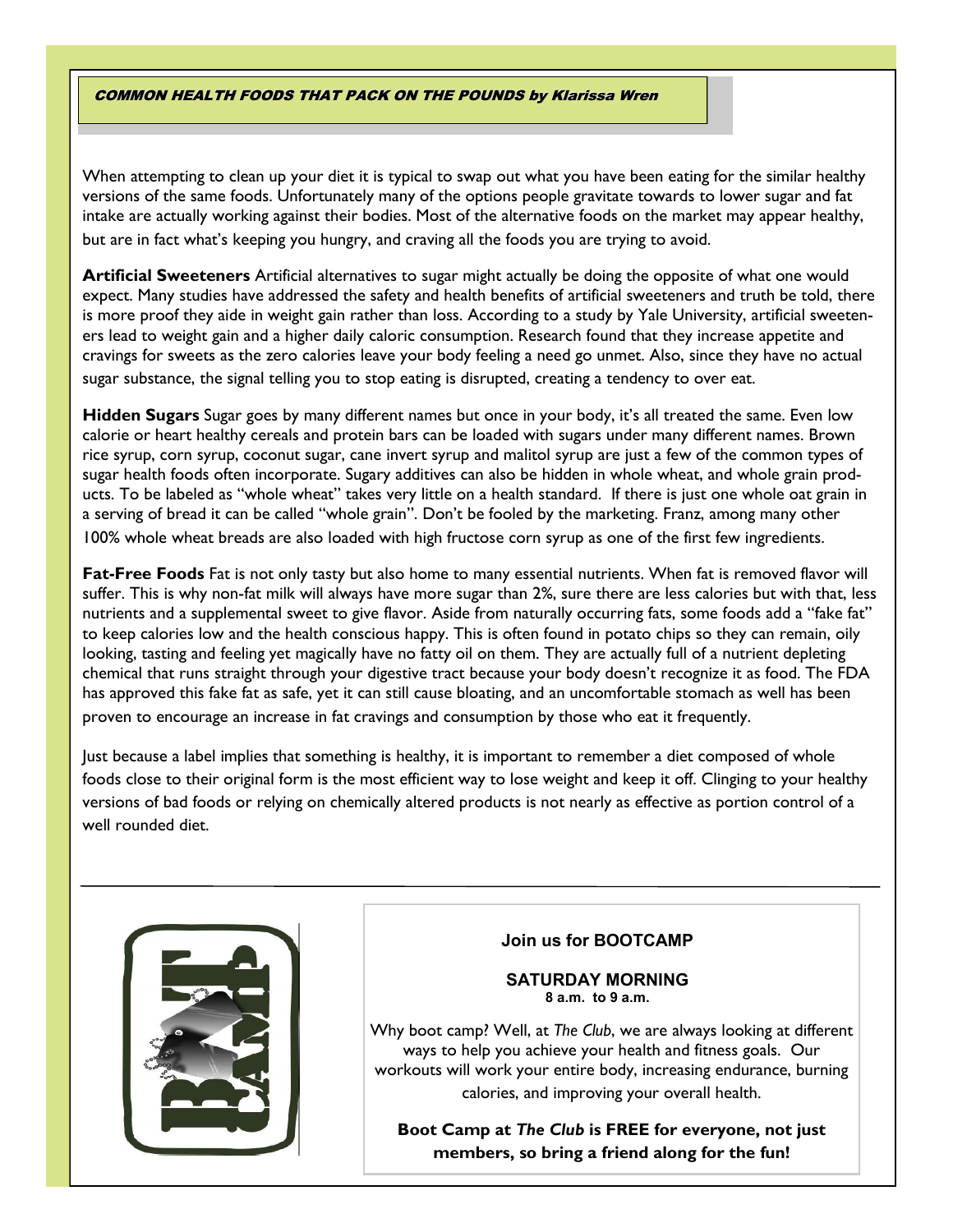#### HOW TO MANAGE YOUR FITNESS GOALS by Gabe Merritt

We all have fitness goals, even if the goal is simply to maintain your current status. Some goals are more specific than others. Some goals are much more difficult to achieve than others, and some goals will forever be a work in progress. Regardless of whatever your specific goals are, a critical step in achieving those goals is to make sure you manage yourself and your time specifically toward that goal.

Managing your self includes making sure that you have given your body every advantage it can to succeed today at achieving your goal. This includes giving your body the proper nutrients, hydration, and rest it needs to function at its best. If you go into a workout with your body at 75% of its best, you'll never get more than 75% of the results you're looking for.

Think about what you put in your body. Is what you are eating / drinking coinciding with your fitness goals? If not, why are you putting it into your body? Plan ahead when it comes to your food and liquid consumption. We as trainers see it too often when clients work their tail off in the gym and then ruin their progress when it comes to eating and drinking the wrong things. Also, think about if you are trying to gain muscle, or lose fat, or lose weight and how your eating is staying on track with those goals.

Managing your time is also critical in achieving your fitness goals. Rome wasn't built in a day. Similarly, results don't come in one day. Realizing and accepting that most fitness goals take a tremendous amount of time and effort to ultimately achieve is essential. All we can do, however, is take one day at a time. But making sure you dedicate enough time in your day to do all that is required to meet your goal. Whether that means planning on staying an extra 40 minutes after your session to do cardio, taking 15 minutes after your workouts to stretch or foam roll, or even just getting to your session early so that you're warmed up and ready to push yourself with your trainer. Think about it as taking time for yourself.

As trainers, we're lucky if we get 3 hours of one-on-one time with our clients per week. That leaves 165 hours left in the week that you're in charge of what you do. Staying focused on your goal and managing your life to meet that goal is essential to have any success. If you have any questions as to ways to better manage your goals, ask your trainer. Just make sure you listen to (not just hear) their answer.



# **Join us for BOOTCAMP**

#### **SATURDAY MORNING 8 a.m. to 9 a.m.**

Why boot camp? Well, at *The Club*, we are always looking at different ways to help you achieve your health and fitness goals. Our workouts will work your entire body, increasing endurance, burning calories, and improving your overall health.

**Boot Camp at** *The Club* **is FREE for everyone, not just members, so bring a friend along for the fun!**